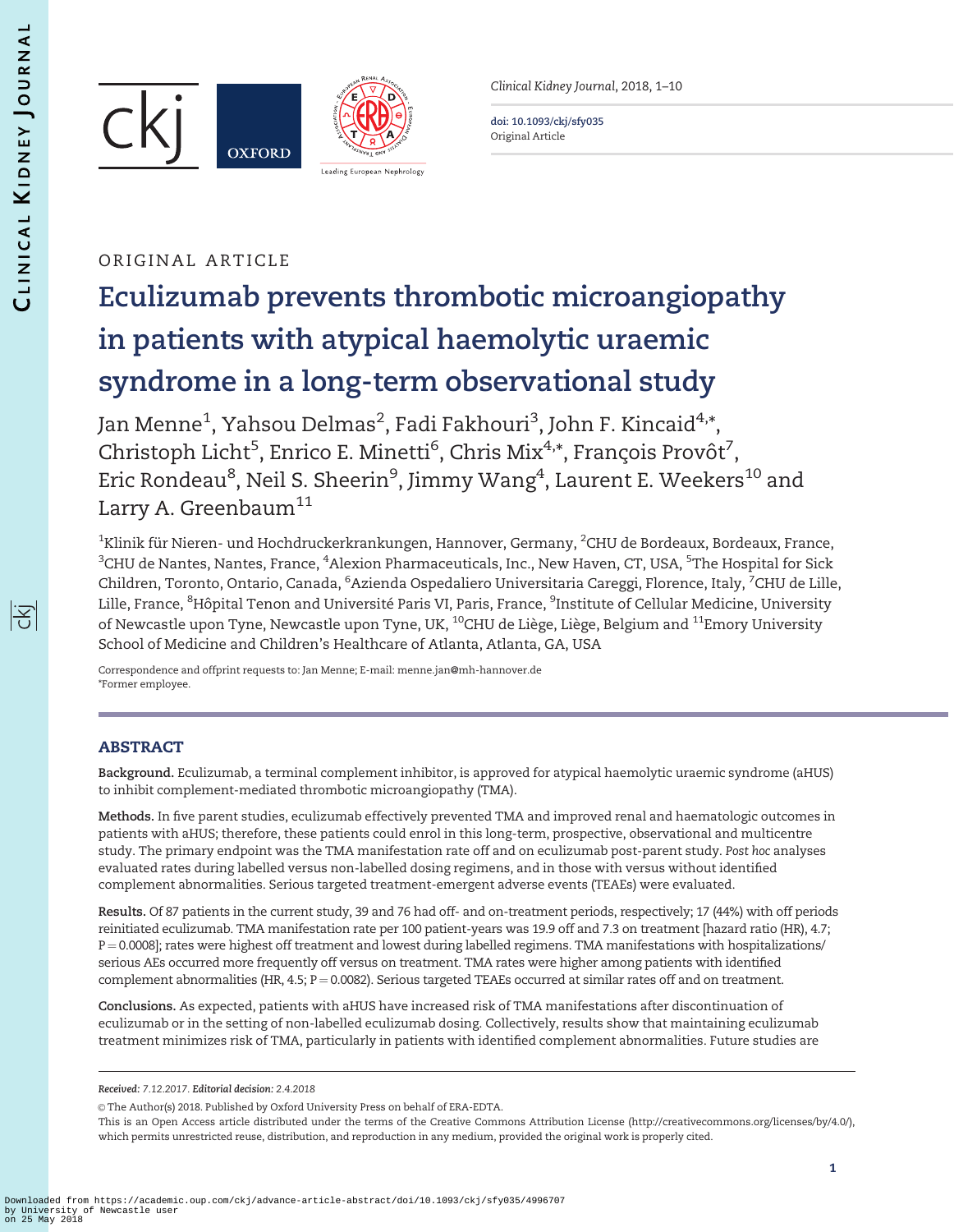<span id="page-1-0"></span>needed to further characterize TMA and longer term outcomes on labelled or non-labelled eculizumab regimens and after discontinuation of treatment.

Keywords: atypical haemolytic uraemic syndrome, complement, discontinuation, eculizumab, observational study, thrombotic microangiopathy

# INTRODUCTION

Atypical haemolytic uraemic syndrome (aHUS) is a rare, genetic, potentially life-threatening disease predominantly caused by uncontrolled activation of the alternative complement pathway [\[1–3\]](#page-8-0). Abnormalities in complement genes or autoantibodies to complement proteins are identified in $\approx$ 50–70% of patients [\[2,](#page-8-0) [3\]](#page-8-0). Complement dysregulation leads to persistent cleavage of C5 to the prothrombotic, pro-inflammatory anaphylatoxin C5a and to C5b, which initiates formation of the prothrombotic and cytolytic C5b-9 and ultimately causes injury, activation and lysis of endothelial cells, leucocytes and platelets [[1,](#page-8-0) [4\]](#page-8-0). The resultant thrombotic microangiopathy (TMA) is typically characterized by microangiopathic haemolytic anaemia, thrombocytopaenia and acute renal failure, and frequently includes extrarenal complications [[2,](#page-8-0) [3\]](#page-8-0).

Patients who remain untreated are at lifelong risk of renal impairment or failure, organ dysfunction and premature death [\[2,](#page-8-0) [3\]](#page-8-0). Eculizumab (Soliris®, Alexion Pharmaceuticals, Inc., New Haven, CT, USA), a humanized monoclonal antibody that inhibits C5a, C5b and C5b-9 formation by binding to C5, is the first and only approved treatment for patients with aHUS [\[5,](#page-8-0) [6](#page-8-0)]. The efficacy and safety of eculizumab have been demonstrated in four prospective, multicentre clinical studies [[7–10\]](#page-8-0) and a retrospective study [[11](#page-8-0)].

Current regulatory guidance notes potential risk of TMA following discontinuation of eculizumab [[5,](#page-8-0) [6\]](#page-8-0). Additional evidence for TMA manifestations occurring after discontinuation is limited to case studies [\[12](#page-8-0)[–25\]](#page-9-0), two retrospective studies [[26,](#page-9-0) [27\]](#page-9-0) and a small prospective observational study [[28,](#page-9-0) [29](#page-9-0)]. Together, TMA manifestations were documented in 26/82 patients (32%) who discontinued eculizumab [\[12](#page-8-0)[–29\]](#page-9-0). An analysis [\[30\]](#page-9-0) from the eculizumab clinical trial programme determined that severe TMA manifestations occurred in 12/61 patients (20%) who chose to discontinue treatment.

This is the single largest prospective, observational study of the consequences following eculizumab discontinuation in aHUS. In an interim analysis, TMA manifestation rates off and on eculizumab in patients with aHUS were evaluated. Post hoc analyses based on a revised, more stringent definition of TMA, during labelled versus non-labelled regimens and by complement abnormality status, also were conducted. In addition, the safety of long-term eculizumab is reported.

### MATERIALS AND METHODS

#### Study design and patients

This is a long-term, prospective, observational and multicentre study (NCT01522170) of patients with aHUS who were treated with eculizumab in any of five previous clinical studies (parent studies): four prospective studies (NCT00844545/NCT00844844 and NCT00838513/NCT00844428 [\[7](#page-8-0), [8\]](#page-8-0), NCT01193348 [[9\]](#page-8-0), NCT01194973 [\[10\]](#page-8-0)) and one retrospective study (NCT01770951 [\[11\]](#page-8-0)). Patients who participated in a parent study were eligible for the current study, regardless of whether they completed or

discontinued from the parent study or were on eculizumab at the time of enrolment. Patients could withdraw from the current study at any time. The protocol was approved by an institutional review board or independent ethics committee at each participating centre and the study was conducted in accordance with International Council for Harmonisation Guidelines and the Declaration of Helsinki. All patients and/or parents/guardians provided written informed consent before entry into the current study.

The current study consequently includes both prospective and retrospective data collection. Retrospective data were obtained from the date each patient ended participation in the parent study until the date of signed informed consent for the current study. All patients who received at least one infusion of eculizumab during the parent study and had signed consent forms for the current study were included in the analysis. Identification of complement abnormalities occurred during the parent studies and included analysis of complement factor I (CFI), complement factor B (CFB), complement factor H (CFH), membrane cofactor protein (MCP) and C3 mutations, complement factor H-related proteins 1-3 (CFHR1-3) deletions/polymorphisms and CFH autoantibodies [[7,](#page-8-0) [9–11\]](#page-8-0). Patients received meningococcal vaccination in the parent studies [\[7](#page-8-0), [9,](#page-8-0) [10\]](#page-8-0) and were revaccinated according to country guidelines. The cut-off date for this interim analysis was 28 March 2015.

TMA manifestations were neither defined nor collected uniformly in the parent studies; thus, this analysis includes outcomes reported in this ongoing observational study only (i.e. beginning at the end of the parent study). Data were collected four times annually in both the retrospective and prospective portions of the current study.

#### Treatment

After completion of the parent study and entry into the current study, the labelled dosing regimen of eculizumab was defined as that specified in the prescribing information approved by regulatory authorities [[5,](#page-8-0) [6](#page-8-0)], and other dosing schedules (i.e. decreased or increased dosages, shortened or extended dosing intervals) were permitted and classified as non-labelled regimens. In this study, the first on-treatment period was defined as: from the date of the first infusion in the current study (i.e. beginning at the end of the parent study) through 3 weeks after the last infusion of eculizumab, or until the patient discontinued from the study, or data cut-off (whichever occurred first). The first off-treatment period was defined as: from 3 weeks after the last infusion of eculizumab within the current study until the patient restarted eculizumab therapy, discontinued from the study or data cut-off (whichever occurred first). Subsequent on- and off-treatment periods were defined similarly. Patient groups were not mutually exclusive; individual patients could be represented in both groups.

#### Endpoints

Primary endpoint was the rate of TMA manifestations (defined in [Table 1\)](#page-2-0) in the current study off and on treatment. Post hoc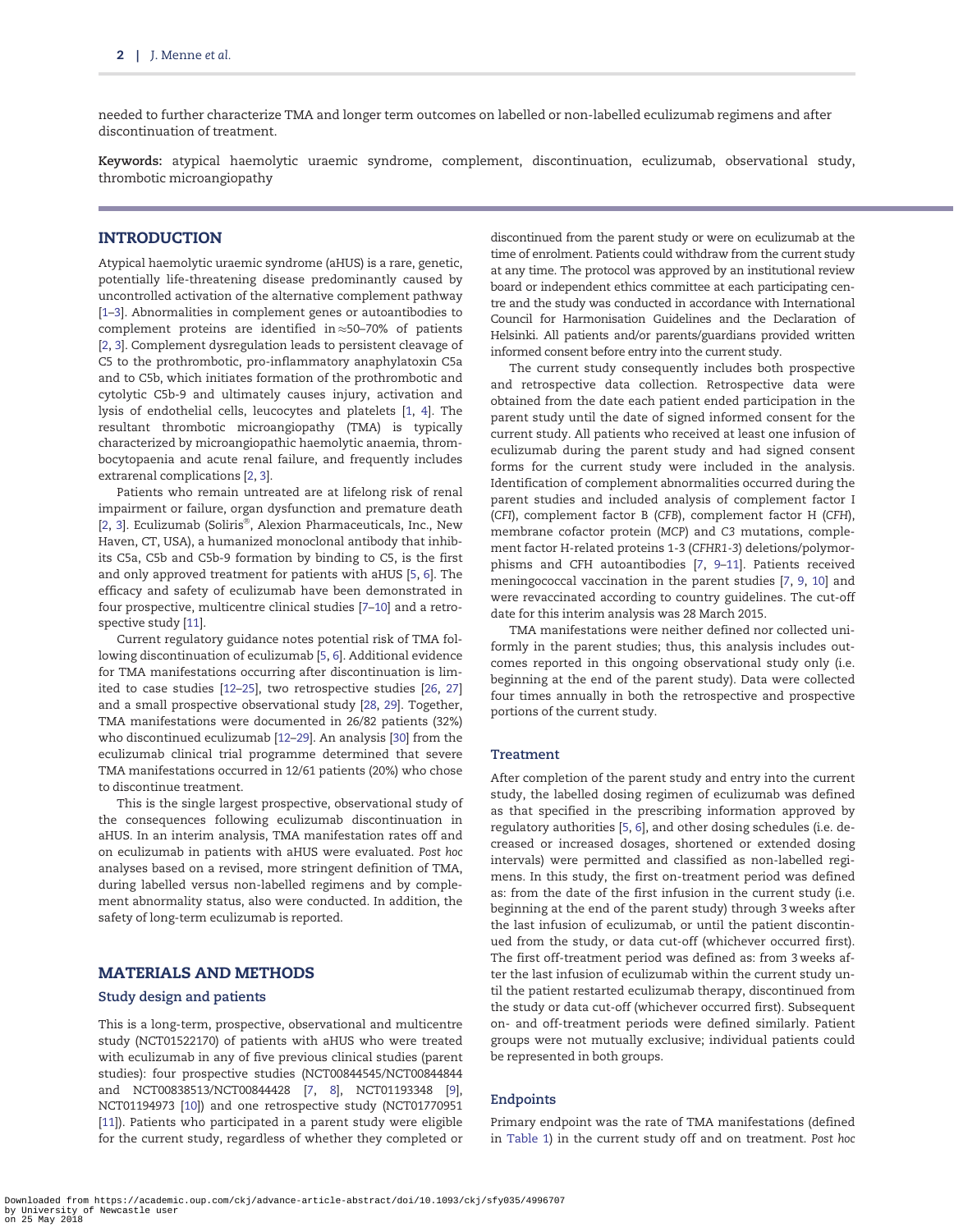<span id="page-2-0"></span>

| Table 1. Per-protocol definition of TMA manifestations (any $\geq$ 1 listed criteria) |  |  |  |  |
|---------------------------------------------------------------------------------------|--|--|--|--|
|---------------------------------------------------------------------------------------|--|--|--|--|

| Type/severity                | Criteria                                                                                                                                                 |
|------------------------------|----------------------------------------------------------------------------------------------------------------------------------------------------------|
| Laboratory value             | The occurrence of a change in $\geq 1$ laboratory value <sup>b</sup> :                                                                                   |
| change only <sup>a</sup>     | • Platelet count decrease $\geq$ 25% compared with baseline $^{\rm c}$ and $<$ LLN                                                                       |
|                              | • Increase in SCr or LDH level $\geq$ 25% compared with baseline $^{\rm c}$ and $>$ ULN                                                                  |
| Clinical signs and           | Clinical signs and symptoms of TMA considered definitely related to aHUS, including:                                                                     |
| symptoms of TMA <sup>d</sup> | • Thrombosis                                                                                                                                             |
|                              | • Seizure                                                                                                                                                |
|                              | • Decreased renal function                                                                                                                               |
|                              | • Proteinuria (new or worse compared with baseline and $>1$ + or $>$ 30 mg/dL)                                                                           |
|                              | • Haematuria (new or worse compared with baseline and >50 RBC/HPF)                                                                                       |
|                              | • Increased haemolytic anaemia                                                                                                                           |
|                              | • Biopsy-proven TMA                                                                                                                                      |
|                              | • Other (e.g. extrarenal TMA manifestations including confusion, cardiovascular abnormalities,<br>pericarditis, gastrointestinal symptoms and diarrhoea) |
| Intervention <sup>d</sup>    | The patient received PE/PI, dialysis, blood transfusions or renal transplant due to a TMA manifestation                                                  |

<sup>a</sup>As determined by changes in laboratory parameters with ongoing follow-up.

 $^{\rm b}$ Measurements were required to be confirmed by a second measurement  $\geq$ 28 days apart with no interruption.

c Baseline was defined for each on period as the last laboratory value during the preceding off period, and for each off period as the last value during the preceding on period.

<sup>d</sup>As determined at the discretion of the investigator.

HPF, high-powered field; LDH, lactate dehydrogenase; LLN, lower limit of normal; PE/PI, plasma exchange/plasma infusion; RBC, red blood cells; SCr, serum creatinine; ULN, upper limit of normal.

analyses evaluated TMA manifestation rates off and on treatment when TMA manifestations based on only a single laboratory value change were excluded; in patients receiving labelled compared with non-labelled eculizumab regimens; and in patients with and without identified complement abnormalities. Safety endpoints included assessment of serious targeted treatment-emergent adverse events (TEAEs; predefined as incidence of serious infection, meningococcal infection, sepsis, renal impairment or leucopaenia), as well as any serious AE (SAE).

#### Statistical methods

Time to first TMA manifestation was defined as time from the start of the current study (i.e. end of the parent study) to first TMA manifestation during the current study. Patients who did not have a TMA manifestation were censored at data cut-off or study discontinuation, whichever occurred first. Time to first TMA manifestation was analysed using Cox proportional hazards models with treatment status as a time-dependent explanatory variable and complement abnormality status as a covariate. Hazard ratios (HRs) and P values were obtained for comparisons off and on treatment and between identified and no identified complement abnormality subgroups.

#### RESULTS

#### Patients and exposure

Overall, 130 patients were enrolled in the parent studies. By the data cut-off for this analysis, 87 patients had enrolled in the current study. Of these, 39 (45%) had off-treatment periods whereas 76 (87%) had on-treatment periods. Seventeen patients (44%) with off-treatment periods reinitiated eculizumab; of these, 14 (82%) remained on therapy once they reinitiated ([Figure 1\)](#page-3-0). Age, frequency of complement abnormalities and kidney transplant status were not different between patients with ongoing eculizumab therapy versus those who discontinued ([Table 2\)](#page-4-0). Twenty-two patients (25%) had renal transplants, including eight patients (21%) who discontinued eculizumab and 14 (29%) on ongoing eculizumab. A median (range) of 11.0 (0.0–230.0) plasma exchanges or plasma infusions were used by the overall population before eculizumab initiation, including 7.0 (0.0–64.0) in patients who discontinued eculizumab and 13.3 (0.0–230.0) in patients who never discontinued eculizumab. Dialysis was required by 29/87 patients (33%) before parent study enrolment, and use was more frequent in those who discontinued eculizumab (39%) compared with those who never discontinued eculizumab (29%). Including parent studies, patients had a total median (range) of 45.9 (1.3–86.9) months of eculizumab exposure. In the current study, median (range) follow-up was 20.1 (0.7–79.5) months off and 26.1 (0.7–64.2) months on treatment.

Compared with patients who continued on eculizumab, those who discontinued had a shorter interval from initial aHUS diagnosis, as well as the most recent pretreatment TMA manifestation, to first-ever eculizumab dose in the parent study. Patients who discontinued also presented with lower estimated glomerular filtration rates (eGFRs) and were more frequently dialysis dependent at initiation of eculizumab ([Table 2\)](#page-4-0).

Non-labelled eculizumab regimens were received by 33/87 patients (38%) during the current study. Of these, 11 always received non-labelled doses and 22 had periods of labelled and non-labelled regimens. Median (range) duration of therapy was 25.7 (0.5–60.4) months during labelled and 14.3 (0.4–64.3) months during non-labelled regimens. Dosing higher than labelled accounted for 0.4% of the total patient-years for non-labelled regimens.

#### TMA manifestations

When using the per-protocol definition (Table 1), 28 TMA manifestations occurred. This included 14 TMA manifestations in 11/39 patients (28%) off treatment and 14 TMA manifestations in 10/76 patients (13%) on treatment ([Tables 3](#page-5-0) and [4\)](#page-6-0). TMA manifestation rate per 100 patient-years was 19.9 off and 7.3 on treatment (63% lower; HR, 4.7;  $P = 0.0008$ ; [Table 5\)](#page-6-0).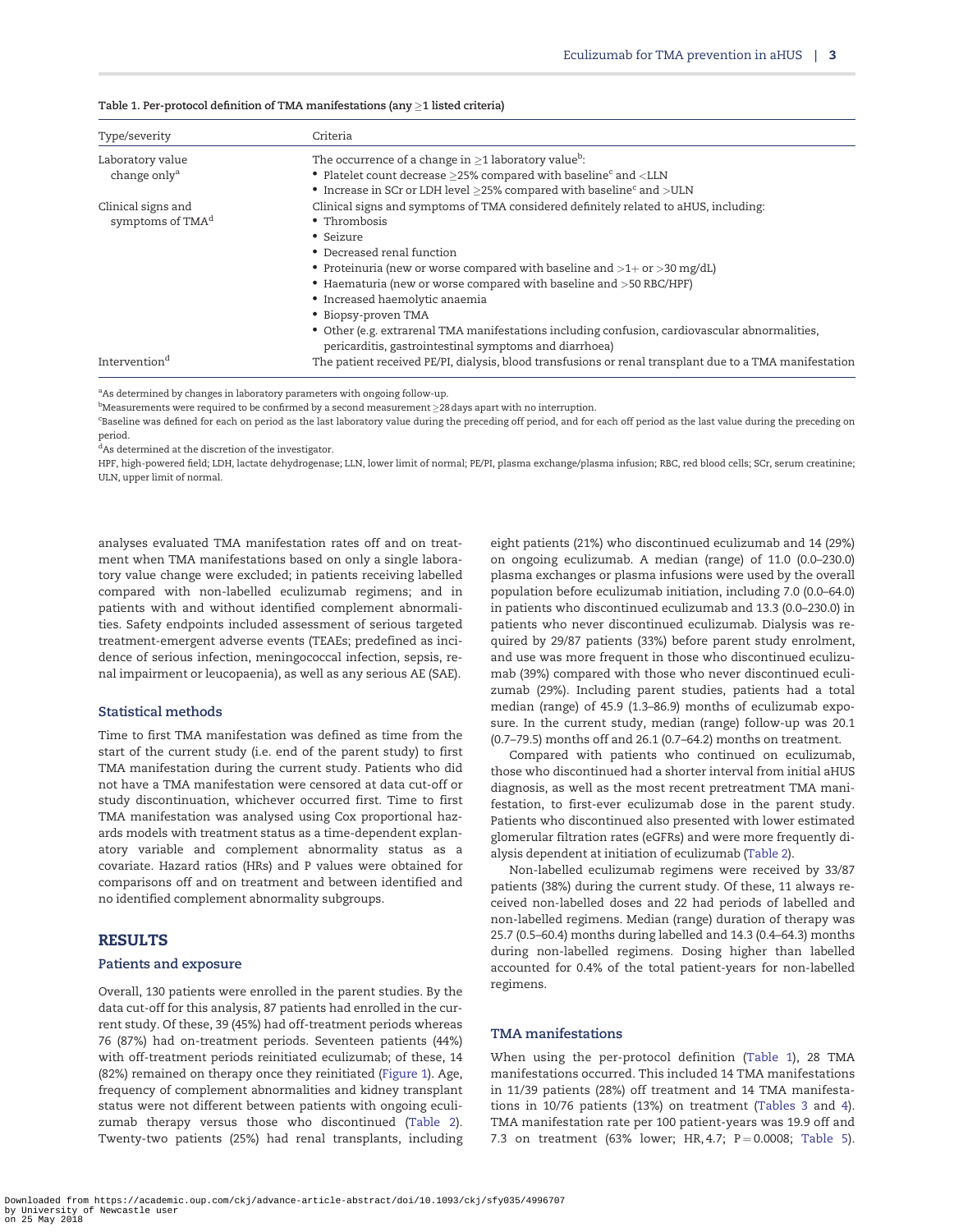<span id="page-3-0"></span>

FIGURE 1: Patient disposition.

Patients treated with non-labelled and labelled regimens had TMA manifestation rates of 12.1 and 5.2 per 100 patient-years, respectively (39% and 74% lower, respectively, versus off treatment).

#### Characteristics of TMA manifestations

TMA manifestations off treatment were more frequently associated with multiple laboratory criteria for TMA, clinical signs and symptoms of TMA, interventions, SAEs and/or hospitalizations [\(Tables 3](#page-5-0) and [4](#page-6-0)). Eleven of 14 TMA manifestations (79%) in patients off treatment included multiple laboratory TMA criteria and/or an intervention, compared with 2/14 TMA manifestations (14%) on treatment. Patients required hospitalization during 9/14 TMA manifestations (64%) off treatment and 3/14 TMA manifestations (21%) on treatment.

#### TMA manifestation rate excluding TMAs based on single laboratory value changes

An abnormality in a single laboratory value may not be considered as TMA clinically; therefore, a post hoc analysis was performed to better reflect TMA evaluation in clinical practice. TMA defined by a change from baseline in a single laboratory value occurred in 3/14 TMA manifestations (21%) off treatment and 12/14 TMA manifestations (86%) on treatment ([Tables 3](#page-5-0) and [4\)](#page-6-0). When using this definition, 11 TMA manifestations occurred in 8/39 patients (21%) off treatment and two TMA manifestations occurred in 2/76 patients (3%) on treatment. The TMA manifestation rate per 100 patient-years was 15.6 off and 1.0 on treatment (94% decrease; HR, 16.8;  $P = 0.0010$ ) ([Table 5](#page-6-0)).

#### TMA manifestations by complement abnormality status

The majority of patients who reported TMA manifestations as defined per protocol had complement abnormalities ([Tables 3](#page-5-0) and [4](#page-6-0)), particularly in those with CFH [10/17 (59%)] and CFI mutations [4/17 (24%)]. Rates were higher for patients with identified complement abnormalities compared with no identified complement abnormalities (HR, 4.5;  $P = 0.0082$ ).

#### Safety

Overall, treatment with eculizumab was well tolerated. The occurrence of serious targeted TEAEs during the current study was similar off and on treatment ([Table 6](#page-7-0)). Two patients from the parent retrospective study reported meningococcal infections during the current study; both were determined to be probably related to eculizumab. Both patients were treated and recovered while continuing eculizumab on schedule. Diagnoses/underlying conditions associated with reported serious targeted TEAEs of renal impairment that did not meet criteria for TMA included new kidney transplant, renal graft rejection, multiorgan failure, dehydration, infection and interstitial tubulopathy. One adult patient, who received non-labelled dosing during the current study,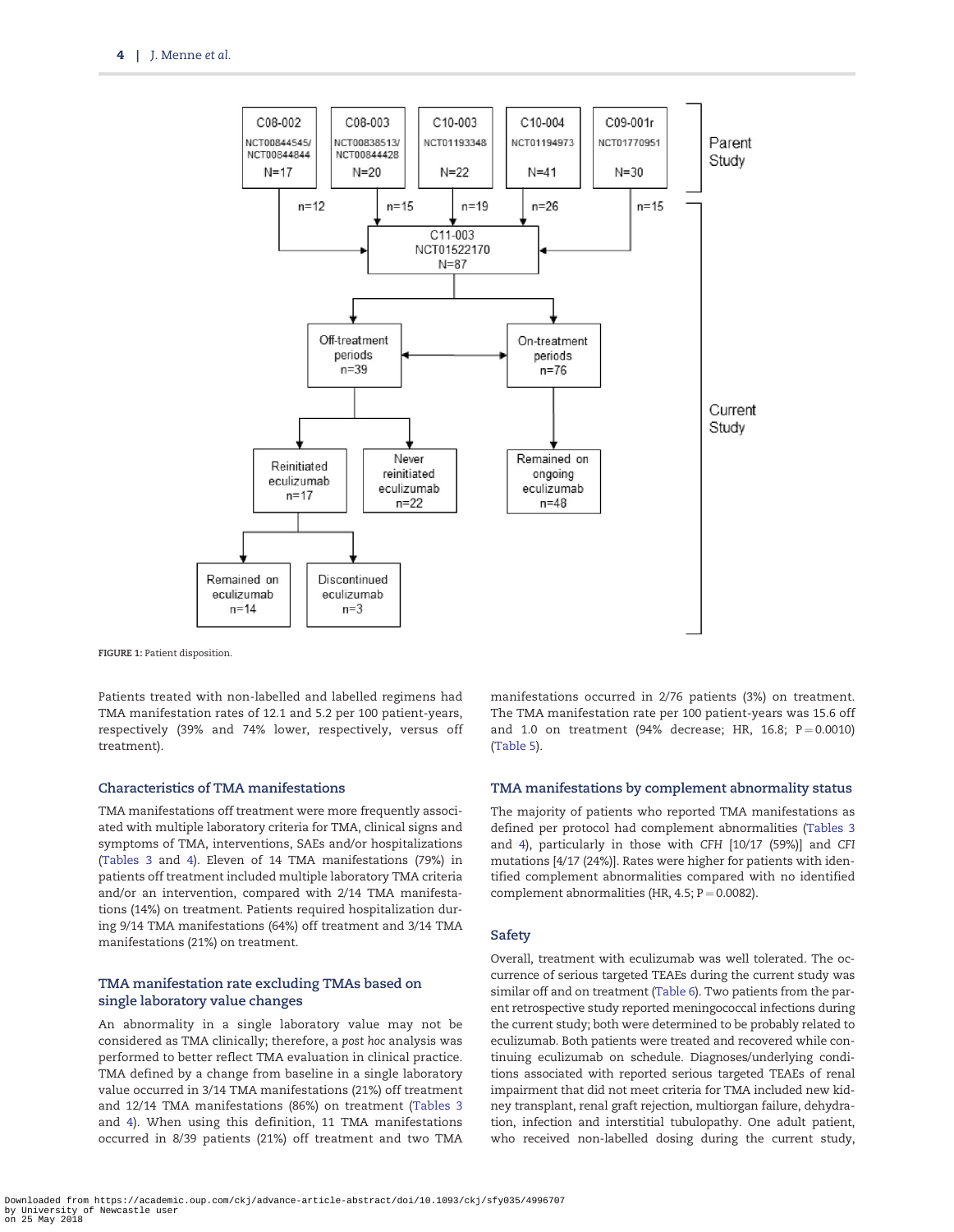<span id="page-4-0"></span>

|                                                                                      | Ongoing eculizumab | Discontinued         | Total              |
|--------------------------------------------------------------------------------------|--------------------|----------------------|--------------------|
| Characteristic                                                                       | $(n = 48)$         | $(n=39)$             | $(n = 87)$         |
| Age at first-ever infusion of eculizumab, years                                      |                    |                      |                    |
| Median (range)                                                                       | 24.0 (0.0-65.0)    | 21.0 (0.0-80.0)      | $22.0(0.0 - 80.0)$ |
| $<$ 12, n $(\%)$                                                                     | 13(27)             | 11(28)               | 24 (28)            |
| 12 to $<$ 18, n (%)                                                                  | 6(13)              | 5(13)                | 11(13)             |
| $\geq$ 18, n (%)                                                                     | 29(60)             | 23 (59)              | 52 (60)            |
| Age at entry to current study, years                                                 |                    |                      |                    |
| Median (range)                                                                       | $27.5(2.5-67.6)$   | $25.1(1.6 - 81.6)$   | $26.0(1.6 - 81.6)$ |
| $<$ 12, n $(\%)$                                                                     | 10(21)             | 11(28)               | 21(24)             |
| 12 to $<$ 18, n (%)                                                                  | 3(6)               | 0(0)                 | 3(3)               |
| $\geq$ 18, n (%)                                                                     | 35(73)             | 28 (72)              | 63 (72)            |
| Female, $n$ (%)                                                                      | 30(63)             | 23 (59)              | 53 (61)            |
| Complement gene mutation or autoantibody, n (%)                                      | 31 (65)            | 20(51)               | 51 (59)            |
| $CFH^a$                                                                              | 12(25)             | 8(21)                | 20(23)             |
| CFH autoantibodies <sup>b</sup>                                                      | 6(13)              | 1(3)                 | 7(8)               |
| C <sub>3</sub>                                                                       | 6(13)              | 1(3)                 | 7(8)               |
| CD46 (MCP)                                                                           | 2(4)               | 5(13)                | 7(8)               |
| CFI                                                                                  | 3(6)               | 4(10)                | 7(8)               |
| C3, CFHR3-CFHR1                                                                      | 1(2)               | 0                    | 1(1)               |
| CD46 (MCP), CFI                                                                      | 1(2)               | $\mathbf{0}$         | 1(1)               |
| CFB                                                                                  | 0                  | 1(3)                 | 1(1)               |
| Identified CFHR1, CFHR3 deletion                                                     | $\mathbf 0$        | 1(3)                 | 1(1)               |
| Time from last pretreatment aHUS manifestation to                                    | $2.3(0.0-47.4)$    | $0.5(0.0-19.2)$      | $0.9(0.0-47.4)$    |
| first-ever dose of eculizumab, median (range), months                                |                    |                      |                    |
| Family history of aHUS, n (%)                                                        | 8(17)              | 8(21)                | 16(18)             |
| Time from aHUS diagnosis to first-ever dose of<br>eculizumab, median (range), months | 18.4 (0.0-313.3)   | $0.9(0.0 - 178.1)$   | $4.0(0.0 - 313.3)$ |
| History of TMA manifestations, n (%)                                                 |                    |                      |                    |
| Single                                                                               | 29 (60)            | 27 (69)              | 56 (64)            |
| Multiple                                                                             | 19 (40)            | 12(31)               | 31(36)             |
| Prior renal transplant, n (%)                                                        | 14 (29)            | 8(21)                | 22(25)             |
| PE/PI sessions per patient, median (range)                                           | 13.3 (0.0-230.0)   | $7.0(0.0-64.0)$      | 11.0 (0.0-230.0)   |
| Dialysis at baseline <sup>c</sup> , $n$ (%)                                          | 14 (29)            | 15 (39)              | 29 (33)            |
| eGFR <sup>d</sup> at baseline, median (range), mL/min/1.73 m <sup>2</sup>            | 21.2 (8.4-128.3)   | $12.1 (5.3 - 105.5)$ | 18.9 (5.3-128.3)   |
|                                                                                      |                    |                      |                    |

<sup>a</sup>Includes patients with additional abnormalities [i.e. C3, CD46 (MCP), CFI, CFHR1, CFHR3, and CFHR3-CFHR1].

<sup>b</sup>Includes patients with additional abnormalities (i.e. CFHR1, CFHR3, CFHR3-CFHR1).

c Dialysis at baseline was defined as any dialysis that occurred within 7 days prior to or 14 days following the first eculizumab dose in the parent study.

 $^{\text{d}}$ eGFR was defined as 10 mL/min/1.73 m $^2$  when a patient was on dialysis.

PE/PI, plasma exchange/plasma infusion.

died due to severe intensive care complications and severe multiorgan dysfunction after gastrointestinal haemorrhage, lithiasic cholecystitis and severe sepsis, which were determined to be unrelated to eculizumab.

## **DISCUSSION**

Results from this interim analysis of a non-randomized, prospective observational study demonstrate that rates of TMA manifestations in patients with aHUS were 2.7-fold higher off compared with on eculizumab (63% lower), despite longer follow-up on treatment. TMA manifestation rates were lowest during labelled dosing regimens (74% lower than off treatment), higher during non-labelled regimens (39% lower than off treatment) and highest off treatment.

The per-protocol definition of TMA manifestations was broad, including changes in laboratory values, clinical signs and symptoms of TMA related to aHUS, and/or interventions related to TMA. Thus, reported TMA per this definition represented varying degrees of clinical deterioration. Importantly, there is no single,

agreed-upon definition of TMA based upon a single laboratory value in clinical practice. TMA manifestations off treatment were associated with multiple laboratory criteria, clinical sequelae (e.g. renal impairment and acute renal failure), SAEs, hospitalizations and/or required interventions (e.g. transfusion) in 13/14 cases (93%). In contrast, TMA manifestations on treatment typically comprised changes in single laboratory values with no clinical signs/symptoms. Therefore, post hoc analyses were conducted to provide insights using a more stringent TMA definition that we believe more closely defines TMA in the setting of aHUS. When TMA manifestations based only on changes in single laboratory values were excluded, the rate off treatment was 15.6-fold higher than on treatment. These results taken together could suggest worse outcomes for patients who discontinue eculizumab, although it is possible that changes in single laboratory values may signal subclinical disease processes.

Patients with identified complement abnormalities had statistically significantly higher TMA rates than patients with no identified abnormalities. CFH and CFI mutations were predominant among patients who experienced TMA, regardless of treatment status. This finding is consistent with previous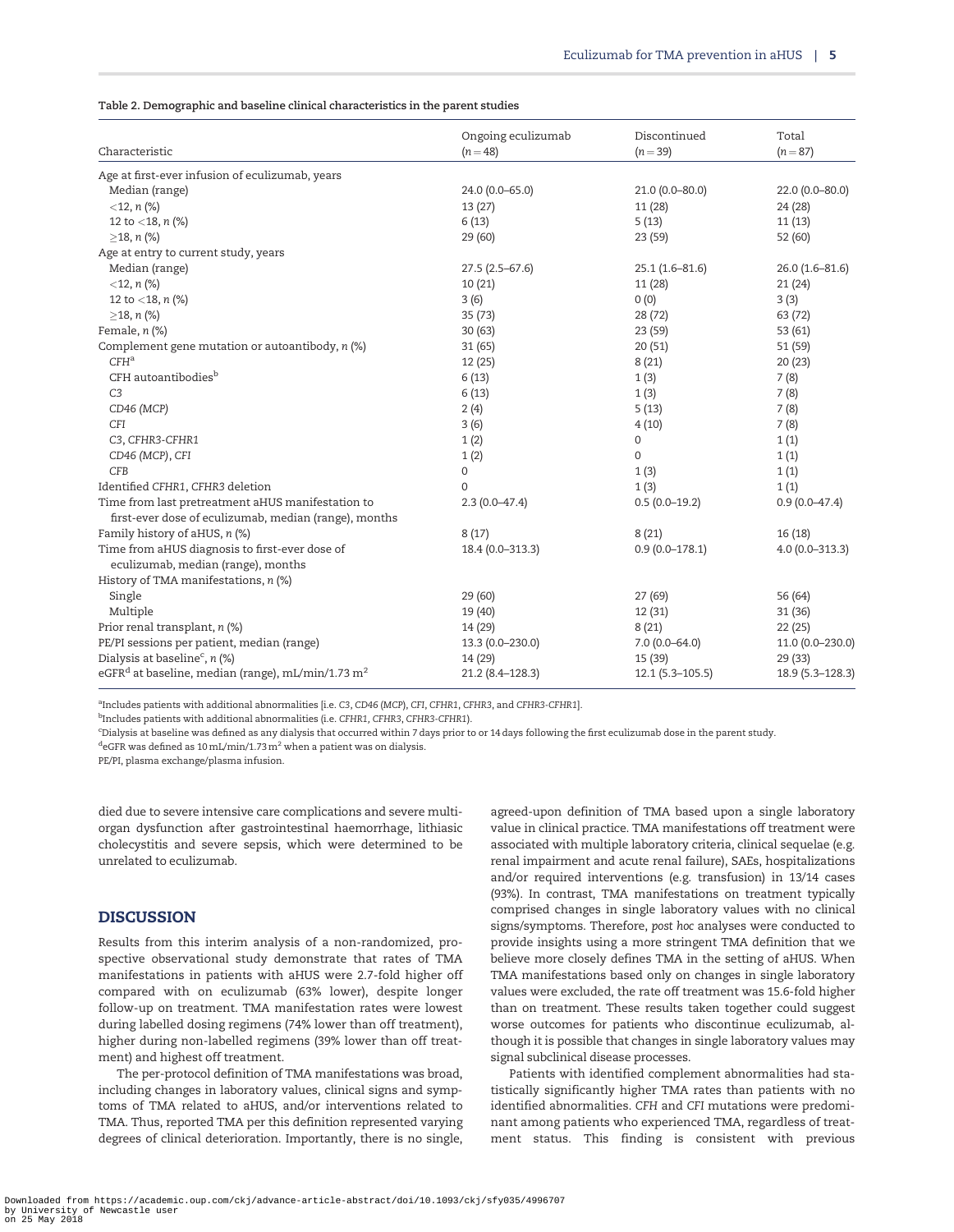|                          |                                                  | Patient demographics and clinical characteristics |                                                                                                                                                                                                                            | Eculizumab therapy <sup>a</sup>                                 |                                                                           |                                                          |                                                                                                                                                     |                                      |                                         |
|--------------------------|--------------------------------------------------|---------------------------------------------------|----------------------------------------------------------------------------------------------------------------------------------------------------------------------------------------------------------------------------|-----------------------------------------------------------------|---------------------------------------------------------------------------|----------------------------------------------------------|-----------------------------------------------------------------------------------------------------------------------------------------------------|--------------------------------------|-----------------------------------------|
| Patient                  | Sex                                              | Patient age<br>(years)                            | Complement<br>abnormality                                                                                                                                                                                                  | discontinuation<br>Eculizumab<br>(months)<br>duration<br>before | discontinuation<br>manifestation<br>before TMA<br>Duration of<br>(months) | based on single<br>manifestation<br>lab criterion<br>TMA | manifestation<br>achieved for<br>Criteria<br>TMA                                                                                                    | hospitalization <sup>b</sup><br>SAE/ | reinitiation <sup>c</sup><br>Eculizumab |
| $\overline{\phantom{0}}$ | Male                                             | G                                                 | <b>CFH</b>                                                                                                                                                                                                                 | 6                                                               | 1.3                                                                       | Σó                                                       | SCr, [LDH                                                                                                                                           | δ                                    | Yes                                     |
| $\sim$                   | Male                                             | $\Xi$                                             | <b>GFI</b>                                                                                                                                                                                                                 | $\mathsf{L}\cap$                                                | 17                                                                        | $\overline{\mathsf{a}}$                                  | SCr, [LDH, lplatelets                                                                                                                               | Yes                                  | Yes                                     |
|                          |                                                  |                                                   |                                                                                                                                                                                                                            | 0.7                                                             | 3.7                                                                       | $\overline{a}$                                           | SCr, †LDH, Įplatelets, transfusion                                                                                                                  | Yes                                  | Yes                                     |
| 3                        | Male                                             | 4                                                 | <b>CFH</b>                                                                                                                                                                                                                 | 14                                                              | 2.5                                                                       | Σò                                                       | Platelets, Įrenal function,<br>thaemolytic anaemia                                                                                                  | $\overline{a}$                       | Yes                                     |
| 4                        | Male                                             | 38                                                | <b>CFH</b>                                                                                                                                                                                                                 | 27                                                              | 2.6                                                                       | Yes                                                      | <b>SCr</b>                                                                                                                                          | Yes                                  | Yes                                     |
| LN                       | Female                                           | 25                                                | MCP                                                                                                                                                                                                                        | 37                                                              | $\sqrt{ }$                                                                | $\frac{1}{2}$                                            | SCr, †LDH, ↓Hb, ↓haptoglobin,                                                                                                                       | Yes                                  | Yes                                     |
|                          |                                                  |                                                   |                                                                                                                                                                                                                            |                                                                 |                                                                           |                                                          | renal impairment                                                                                                                                    |                                      |                                         |
| 6                        | Female                                           | 39                                                | <b>GFI</b>                                                                                                                                                                                                                 | 37                                                              |                                                                           | Yes                                                      | <b>LPlatelets</b>                                                                                                                                   | Yes                                  | Yes                                     |
| $\overline{ }$           | Female                                           | 84                                                | None identified                                                                                                                                                                                                            | $\infty$                                                        | 28                                                                        | $\overline{a}$                                           | <b>[LDH, Įplatelets</b>                                                                                                                             | Yes                                  | $\stackrel{\mathtt{o}}{\mathtt{g}}$     |
|                          |                                                  |                                                   |                                                                                                                                                                                                                            | $\infty$                                                        | 42                                                                        | $\overline{\mathsf{a}}$                                  | Signs of reactivation of TMA                                                                                                                        | $\overline{a}$                       | $\overline{\mathsf{S}}$                 |
|                          |                                                  |                                                   |                                                                                                                                                                                                                            |                                                                 |                                                                           |                                                          | with clinical repercussion                                                                                                                          |                                      |                                         |
| $\infty$                 | Male                                             | 26                                                | <b>MCP</b>                                                                                                                                                                                                                 | 9                                                               | $\frac{8}{18}$                                                            | ΣÓ                                                       | SCr, transfusion                                                                                                                                    | Yes                                  | $\frac{1}{2}$                           |
|                          |                                                  |                                                   |                                                                                                                                                                                                                            | $\circ$                                                         | 34                                                                        | $\overline{\mathsf{a}}$                                  | SCr, transfusion                                                                                                                                    | Yes                                  | Yes                                     |
| G                        | Male                                             | 27                                                | None identified                                                                                                                                                                                                            | 50                                                              | $\sim$                                                                    | $\overline{\mathsf{a}}$                                  | Haptoglobin                                                                                                                                         | Yes                                  | Yes                                     |
| $\Omega$                 | Female                                           | 73                                                | CFH autoantibodies,<br>CFHR1-3                                                                                                                                                                                             | 34                                                              | $\overline{17}$                                                           | Yes                                                      | 5Cr                                                                                                                                                 | $\overline{a}$                       | δ                                       |
| $\overline{11}$          | Female                                           | 20                                                | CFH, C3                                                                                                                                                                                                                    | ဖ                                                               | $\mathbf{\sim}$                                                           | $\frac{1}{2}$                                            | ↓Platelets, acute<br>renal failure                                                                                                                  | ž                                    | Yes                                     |
|                          | <sup>b</sup> Before or during TMA manifestation. |                                                   | Seventeen of 39 patients (43.6%) reinitiated eculizumab after discontinuation<br>Hb, haemoglobin; LDH, lactate dehydrogenase; SCr, serum creatinine.<br>a During the current study only (i.e. excluding the parent study). |                                                                 |                                                                           |                                                          | on of therapy. Median (range) time to reinitiation was 2.6 (0.7–69.3) months. Fourteen of 17 patients (82%) continue on therapy after reinitiation. |                                      |                                         |

Table 3. Reported TMA manifestations in patients off treatment with eculizumab Table 3. Reported TMA manifestations in patients off treatment with eculizumab

<span id="page-5-0"></span>6 | J. Menne et al.

Downloaded from https://academic.oup.com/ckj/advance-article-abstract/doi/10.1093/ckj/sfy035/4996707 by University of Newcastle user on 25 May 2018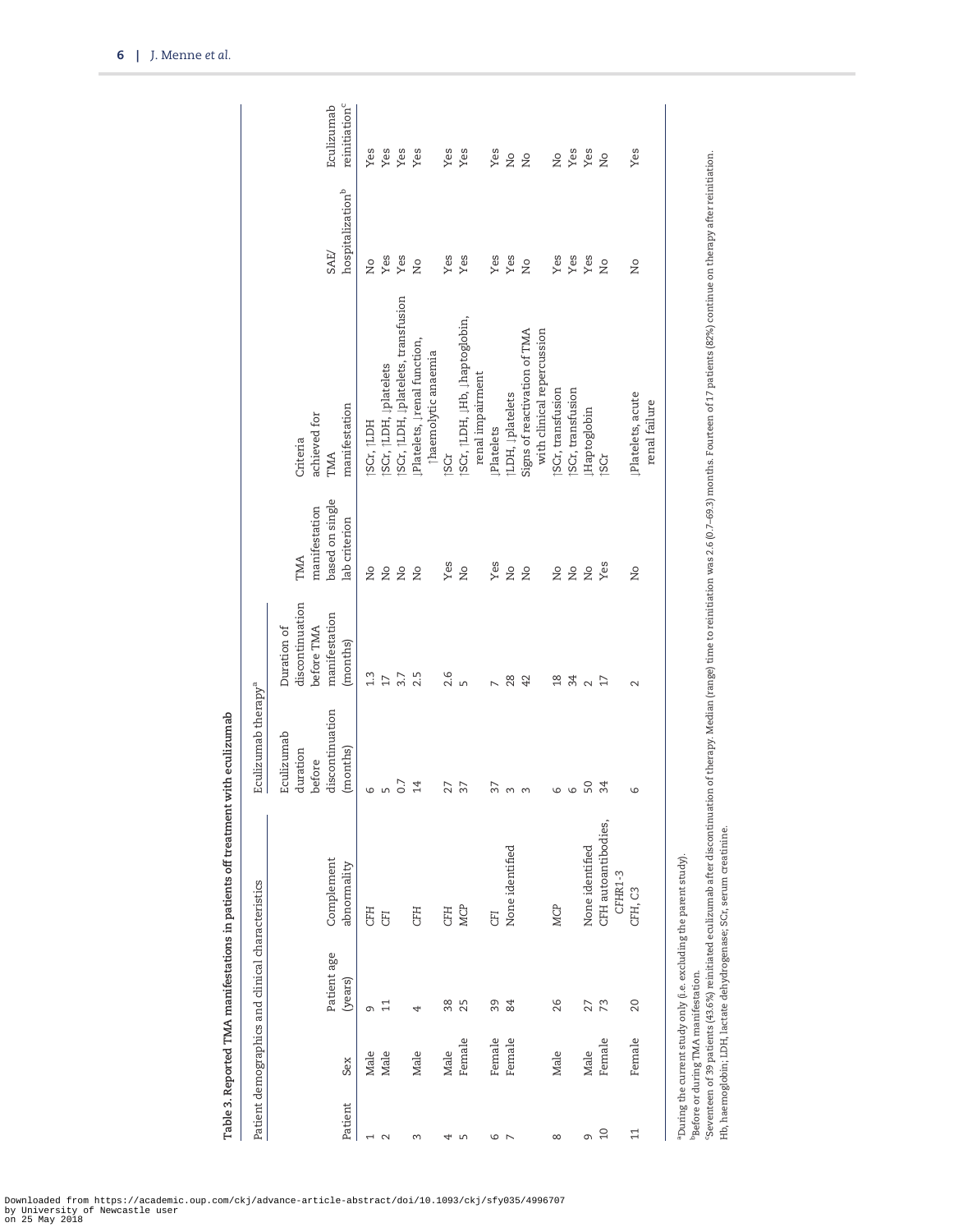| Patient demographics and clinical characteristics |        |                        | Eculizumab therapy <sup>a</sup> |                                   |                                  |                                                       |                                               |                                      |
|---------------------------------------------------|--------|------------------------|---------------------------------|-----------------------------------|----------------------------------|-------------------------------------------------------|-----------------------------------------------|--------------------------------------|
| Patient                                           | Sex    | Patient age<br>(years) | Complement<br>abnormality       | Treatment<br>duration<br>(months) | Labelled<br>regimen <sup>b</sup> | TMA manifestation<br>based on single lab<br>criterion | Criteria achieved<br>for TMA<br>manifestation | SAE/<br>hospitalization <sup>c</sup> |
| 1                                                 | Female | 4                      | None identified                 | 26                                | No                               | Yes                                                   | ↑SCr                                          | No                                   |
| 2                                                 | Female | 31                     | <b>CFH</b>                      | 28                                | Yes                              | Yes                                                   | <b>Platelets</b>                              | Yes                                  |
| 3                                                 | Female | 44                     | <b>CFH</b>                      | 20                                | Yes                              | Yes                                                   | ↑LDH                                          | No                                   |
| 4                                                 | Female | 12                     | <b>CFH</b>                      | 59                                | Yes                              | Yes                                                   | ↑SCr                                          | No                                   |
| 5                                                 | Female | 44                     | <b>CFI</b>                      | 19 <sup>d</sup>                   | Yes                              | Yes                                                   | <b>Platelets</b>                              | Yes                                  |
| 6                                                 | Male   | 27                     | <b>MCP</b>                      | 51                                | Yes                              | Yes                                                   | ↑LDH                                          | No                                   |
|                                                   |        |                        |                                 | 60                                | No                               | Yes                                                   | ↑LDH                                          | No                                   |
| 7                                                 | Male   | 49                     | <b>CFI</b>                      | 39                                | Yes                              | No                                                    | Dialysis                                      | Yes                                  |
| 8                                                 | Female | 10                     | <b>CFH</b>                      | 56                                | No                               | Yes                                                   | ↑SCr                                          | No                                   |
|                                                   |        |                        |                                 | 61                                | No                               | No                                                    | ↑SCr, ↓platelets,<br>↑Proteinuria             | No                                   |
| 9                                                 | Male   | 15                     | <b>CFH</b>                      | 41                                | No                               | Yes                                                   | <b>Platelets</b>                              | No                                   |
|                                                   |        |                        |                                 | 44                                | No                               | Yes                                                   | ↑SCr                                          | No                                   |
|                                                   |        |                        |                                 | 53                                | No                               | Yes                                                   | ↑SCr                                          | No                                   |
| 10                                                | Male   | 20                     | None identified                 | 3                                 | Yes                              | Yes                                                   | ↑LDH                                          | No                                   |

#### <span id="page-6-0"></span>Table 4. Reported TMA manifestations in patients on treatment with eculizumab

aDuring the current study only (i.e. excluding the parent study).

 $^{\rm b}$ No TMA manifestations occurred while patients received dosing higher than approved by regulatory authorities.

c Before or during TMA manifestation.

 $^{\rm d}$ The patient's first on-treatment period was 19 months, followed by an off-treatment period of 31 months and another on-treatment period of 10 months. LDH, lactate dehydrogenase; SCr, serum creatinine.

#### Table 5. TMA manifestation rates

|                                                                 | Eculizumab treatment status    |                               | Eculizumab dosing                   |                                 | Excluding single laboratory<br>change criterion |                                           |
|-----------------------------------------------------------------|--------------------------------|-------------------------------|-------------------------------------|---------------------------------|-------------------------------------------------|-------------------------------------------|
| Parameter                                                       | Off<br>treatment<br>$(n = 39)$ | On<br>treatment<br>$(n = 76)$ | Non-labelled<br>regimen<br>$(n=33)$ | Labelled<br>regimen<br>$(n=65)$ | Off<br>treatment<br>$(n=39)$                    | O <sub>n</sub><br>treatment<br>$(n = 76)$ |
| Patients with manifestation, $n$ (%)                            | 11(28)                         | 10(13)                        | 4(12)                               | 7(11)                           | 8(21)                                           | 2(3)                                      |
| Total number of manifestations                                  | 14                             | 14                            | 7                                   | 7                               | 11                                              | $\overline{2}$                            |
| Total patient-years                                             | 70.5                           | 192.8                         | 57.9                                | 135.0                           | 70.5                                            | 192.8                                     |
| TMA manifestation rate/<br>100 patient-years                    | 19.9                           | 7.3                           | 12.1                                | 5.2                             | 15.6                                            | 1.0                                       |
| Fold change in rate <sup>a</sup>                                | 2.7                            | Ref                           | 2.3                                 | Ref                             | 15.6                                            | Ref                                       |
| Per cent change compared<br>with off treatment <sup>b</sup> (%) | Ref                            | $-63$                         | $-39$                               | $-74$                           | Ref                                             | $-94$                                     |
| HR (P value) $\text{c}$                                         | 4.7 ( $P = 0.0008$ )           | Ref                           | 1.3 $(P = 0.7000)^d$                | Ref                             | 16.8 ( $P = 0.0010$ )                           | Ref                                       |

a Off treatment compared with on treatment (overall) or non-labelled compared with labelled regimen for the same analysis.

<sup>b</sup>On treatment (overall), non-labelled or labelled regimen compared with off treatment for the same analysis.

c HRs were based on Cox proportional hazards model of time to first TMA manifestation, with treatment status as a time-dependent explanatory variable and complement abnormality status as a covariate.

dCompared with the labelled dosing regimen of eculizumab.

Ref, reference value.

observational studies of the natural history of aHUS [[2,](#page-8-0) [3\]](#page-8-0). In a small observational study, Ardissino et al. [\[28](#page-9-0), [29](#page-9-0)] also noted particular risk for TMA in patients who chose to discontinue eculizumab with CFH mutations, and CFI mutations to a lesser extent. In a retrospective study of eculizumab discontinuation in a French cohort ( $n = 38$ ) [\[27\]](#page-9-0), all 12 patients (32%) with TMA post-eculizumab discontinuation had rare or novel CFH or MCP variants; both were independent risk factors for TMA following discontinuation. However, patients with transplant, on chronic dialysis or 'secondary' aHUS were excluded from the French cohort. Results of the current analysis, which are from the single largest prospective study of TMA risk following eculizumab discontinuation, reinforce previous findings that patients who discontinued eculizumab were at greater risk for TMA compared with patients on treatment, and particularly those with identified complement abnormalities. In this study, patients without identified abnormalities were at a significantly lower yet distinct risk for TMA after eculizumab discontinuation. However, genetic analyses were performed during the parent studies several years ago; thus, it is possible that novel mutations not known at that time have been left unrecognized.

Overall, characteristics of patients with TMA manifestations were highly heterogeneous with respect to age, treatment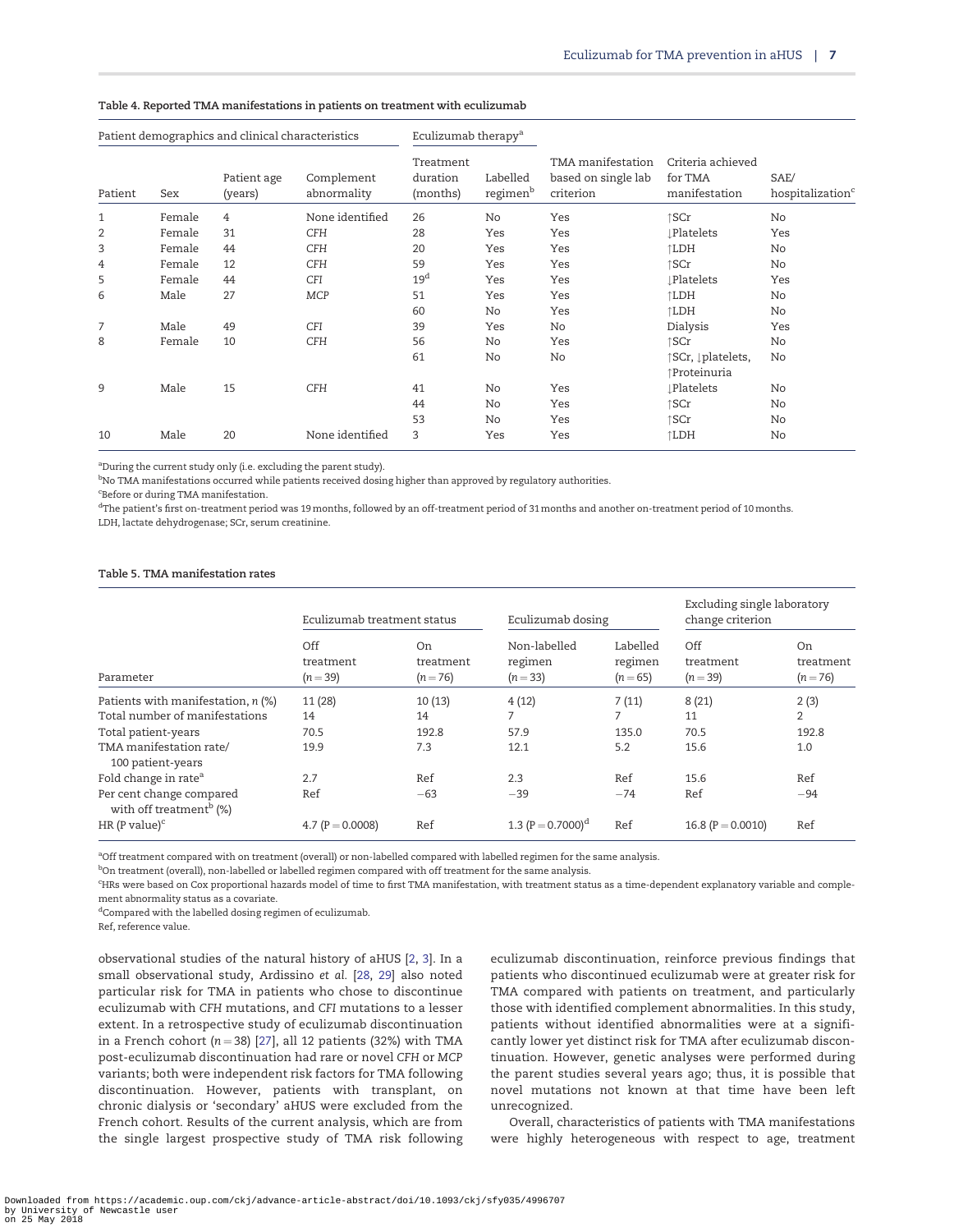<span id="page-7-0"></span>Table 6. Serious targeted TEAEs reported in the current study

| <b>TEAE</b>                                               | Off treatment <sup>a</sup><br>$(n=39)$ | On treatment<br>$(n=76)$ |
|-----------------------------------------------------------|----------------------------------------|--------------------------|
| Any serious targeted TEAEs,<br>rate per 100 patient-years | 15.6(11)                               | 14.0 (27)                |
| Renal impairment <sup>b</sup>                             | 11.3(8)                                | 8.3(16)                  |
| Infection, other                                          | 2.8(2)                                 | 2.1(4)                   |
| Infection, septic                                         | 1.4(1)                                 | 2.1(4)                   |
| Infection, meningococcal                                  | 0.0(0)                                 | 1.0(2)                   |
| Leucopaenia                                               | 0.0(0)                                 | 0.5(1)                   |

Data are presented as  $n$  (%).

<sup>a</sup>Data were obtained retrospectively between the end of the parent study and enrolment in the current study for patients off treatment and on treatment. <sup>b</sup>TEAEs of renal impairment were evaluated and reported by each investigator, and no set definition was used.

duration and duration of eculizumab before onset of TMA. Age, frequency of complement abnormalities and kidney transplant status did not differ between patients who discontinued versus remained on eculizumab. However, patients who discontinued appeared to have poorer renal function at baseline in the parent study and initiated eculizumab more rapidly. Such patients may have had clinically significant renal improvement with eculizumab, since they initiated treatment in a rapid manner [[31](#page-9-0)], followed by the clinical decision to discontinue treatment after recovery. Discontinuation of therapy was not randomized, potentially allowing selection bias for continuing versus discontinuing eculizumab. In the previously cited studies [[26–28\]](#page-9-0), not all patients with aHUS were included. In the current study, all patients who met inclusion criteria for the parent studies (including those with dialysis and renal transplants) were allowed to enrol. Further studies are needed to identify patient characteristics potentially associated with increased risk for TMA after eculizumab discontinuation.

Notably, 17/39 patients (44%) reinitiated eculizumab following a period of discontinuation, including 9/11 patients (82%) who had TMA manifestations while off treatment. After reinitiation, 14/17 patients (82%) continued eculizumab. Longer term evaluation may provide additional insight as to clinical outcomes associated with therapy stops and restarts.

Collectively, the current results reinforce the need for ongoing treatment with eculizumab to minimize risk of TMA in patients with aHUS, particularly those with an identified complement abnormality. Although thorough genetic testing informs prognosis, additional considerations when optimizing treatment strategy include the patient's unique clinical situation, age, TMA and family histories, as well as recognition of the complex and unpredictable nature of aHUS. For individual patients in whom discontinuation of eculizumab is being considered, clinicians would be well advised to consult an expert centre in the field while ensuring that the patient: (i) has been treated for a sufficiently long period to ensure maximal organ function recovery; (ii) can be monitored closely for signs and/or symptoms of TMA; and (iii) has immediate access to eculizumab so treatment can be restarted at the first signs and/or symptoms of TMA [\[27,](#page-9-0) [32\]](#page-9-0).

As was observed in the parent studies [\[7–10\]](#page-8-0), eculizumab was generally well tolerated in the current study. Rates of serious targeted TEAEs, including infections, reported off and on treatment were similar. In particular, rates of renal impairment were relatively high both off and on treatment, but commonly

associated with new kidney transplantation and existing graft failure. Two patients reported meningococcal infections during the current study. Both recovered and there were no changes in eculizumab dosing. Frequency of meningococcal infections [2/87 patients (2%)] is similar to that from the overall parent trial programme of eculizumab in aHUS [two cases/100 total patients (2%)] [[7–10\]](#page-8-0). Overall, the reported meningococcal infection rate in patients treated with eculizumab is 0.3 events/100 patientyears [[33](#page-9-0)]. Regulatory guidance for eculizumab includes increased susceptibility to meningococcal infection [\[5,](#page-8-0) [6\]](#page-8-0). Patients should be counselled in order to fully understand potential benefits and risks of treatment, early signs of meningococcal disease and processes for seeking immediate medical care. Risks of potentially severe complications, including meningococcal infection, should be considered during the decision-making process regarding initiating treatment or discontinuing eculizumab. Long-term evaluations of the eculizumab safety profile will be included in future analyses from the Global aHUS Registry [[34](#page-9-0)].

An important study limitation was its open-label and observational nature. Voluntary patient enrolment into this prospective study may have introduced selection bias because data are not available for patients who completed a parent study but did not consent to enrolment in the current study. In this analysis, 43/130 patients (33%) who enrolled in one of the parent studies had not continued into the current study. During the parent and current studies, which together included a median exposure of 45.9 months, withdrawal of eculizumab due to an AE was uncommon. One adult patient died due to multiorgan failure following a reduced dosing regimen. One paediatric patient discontinued eculizumab in the parent study due to agitation [[9\]](#page-8-0). Three patients with previous renal transplants and poor renal function (eGFR < 30 mL/min/1.73 m<sup>2</sup>) at the start of treatment discontinued eculizumab following reports of renal impairment in the current study; of these, one later restarted eculizumab and the other two received additional renal transplants. Additional studies are needed to further understand patient and physician rationale for discontinuing and reinitiating treatment.

Taken together, findings from this interim analysis suggest that patients with aHUS have an increased risk for TMA manifestations after discontinuation of eculizumab or during non-labelled regimens compared with labelled eculizumab dosing. These results support current regulatory guidance [\[5](#page-8-0), [6\]](#page-8-0) in noting potential risk for TMA following discontinuation of eculizumab. Evidence demonstrates that patients had a 63–94% lower risk of TMA on eculizumab therapy, depending on the definition used. Future analyses will allow for further characterization of TMA and evaluation of longer term outcomes on labelled or non-labelled regimens of eculizumab and after therapy discontinuation.

#### ACKNOWLEDGEMENTS

The authors wish to thank the study investigators, and the patients and their families, for their participation in this clinical trial (aHUS Observational Long Term Follow-Up: NCT01522170).

## FUNDING

This interim analysis was funded by Alexion Pharmaceuticals, Inc. Medical writing/editorial support was provided by Kristen W. Quinn, PhD, of Peloton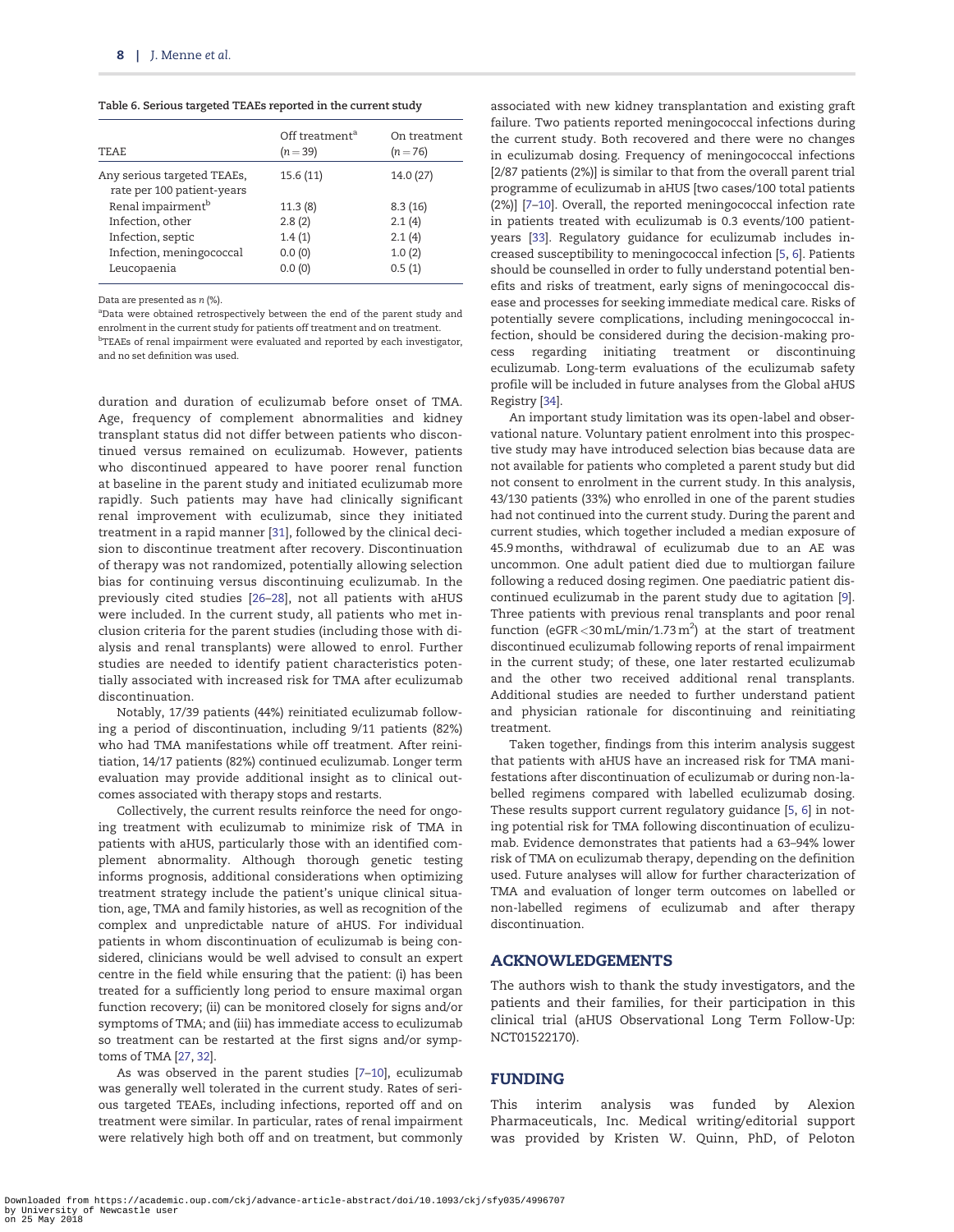<span id="page-8-0"></span>Advantage, LLC, Parsippany, NJ, with funding from Alexion Pharmaceuticals, Inc. Alexion Pharmaceuticals, Inc. provided financial support for the conduct of the research and preparation of the article.

## CONFLICT OF INTEREST STATEMENT

This interim analysis was sponsored by Alexion Pharmaceuticals, Inc. J.M. receives lecture and/or advisory fees from Alexion Pharmaceuticals, Inc., AstraZeneca, Berlin-Chemie, Daiichi Sankyo, Boehringer Ingelheim and Novartis. F.F. received fees for participation in advisory boards, experts' meetings and/or teaching courses from Alexion Pharmaceuticals, Inc. J.F.K. was a stockholder and employee of Alexion Pharmaceuticals, Inc. when the study was conducted. C.L. has received grant/research support and/or consultancy fees from Achillion Pharmaceuticals, Inc., Alexion Pharmaceuticals, Inc. and CSL Behring; has received honoraria from Alexion Pharmaceuticals, Inc. and CSL Behring; has submitted patents for CSL Behring and Finnegan, Henderson, Farabow, Garrett & Dunner; is a member of the Editorial Boards for Kidney International, Nephrology Dialysis Transplantation and Pediatric Nephrology; is a Steering Committee Member of the Alport Syndrome Treatments and Outcomes Registry (ASTOR) and an Appointed Member of the Safety Board of the European Treatment Trial for Alport Syndrome (EARLY PRO-TECT); is the aHUS International Registry Scientific Advisory Board Chair and HUS International Chair for Alexion Pharmaceuticals, Inc.; and has participated in the Eculizumab in Adolescent Patients With Plasma Therapy-Resistant aHUS (C08-002; NCT00844844), Eculizumab in Adolescent Patients With Plasma Therapy-Sensitive aHUS (C08-003; NCT00844428), and Eculizumab in Pediatric Patients With Atypical Hemolytic-Uremic Syndrome (C10-003; NCT01193348) clinical studies for Alexion Pharmaceuticals, Inc. E.E.M. has participated in the C10-004 adult interventional study (NCT01194973) and in the C11-003 observational, follow-up study (NCT01522170) of atypical haemolytic uraemic syndrome patients for Alexion Pharmaceuticals, Inc. C.M. was a stockholder and employee of Alexion Pharmaceuticals, Inc. when the study was conducted. F.P. has received honoraria from Alexion Pharmaceuticals, Inc. E.R. has received fees for participation in advisory boards, experts' meetings and/or teaching courses from Alexion Pharmaceuticals, Inc. N.S.S. has received research funding from GlaxoSmithKline plc. J.W. is a stockholder and employee of Alexion Pharmaceuticals, Inc. L.E.W. has received fees for participation in advisory boards from Alexion Pharmaceuticals, Inc. L.A.G. has received research funding for Emory University from Alexion Pharmaceuticals, Inc., for his participation in the Eculizumab in Pediatric Patients and aHUS International Registry clinical studies; has received grant/research support and/or consultancy fees from AbbVie Inc., Alexion Pharmaceuticals, Inc., Bristol Myers Squibb, Advicenne Pharmaceuticals, Mallinckrodt Pharmaceuticals, Otsuka America Pharmaceutical, Inc. and Vifor Pharma; has served as a member of a scientific advisory board for Alexion Pharmaceuticals, Inc., and as a member of data safety monitoring boards for Retrophin, Inc. and Relypsa Pharmaceuticals. Y.D. has no relevant financial relationships to disclose.

#### REFERENCES

- [1](#page-1-0). Noris M, Remuzzi G. Atypical hemolytic-uremic syndrome. N Engl J Med 2009; 361: 1676–1687
- [2](#page-1-0). Noris M, Caprioli J, Bresin E et al. Relative role of genetic complement abnormalities in sporadic and familial aHUS and their impact on clinical phenotype. Clin J Am Soc Nephrol 2010; 5: 1844–1859
- [3](#page-1-0). Fremeaux-Bacchi V, Fakhouri F, Garnier A et al. Genetics and outcome of atypical hemolytic uremic syndrome: a nationwide French series comparing children and adults. Clin J Am Soc Nephrol 2013; 8: 554–562
- [4](#page-1-0). Noris M, Mescia F, Remuzzi G. STEC-HUS, atypical HUS and TTP are all diseases of complement activation. Nat Rev Nephrol 2012; 8: 622–633
- [5](#page-1-0). US Food and Drug Administration. Soliris (eculizumab) [Prescribing Information]. New Haven, CT: Alexion Pharmaceuticals, Inc., 2017
- [6](#page-1-0). European Medicines Agency. Soliris (eculizumab) [Summary of Product Characteristics]. Paris, France: Alexion Europe SAS, 2017
- [7](#page-1-0). Legendre CM, Licht C, Muus P et al. Terminal complement inhibitor eculizumab in atypical hemolytic-uremic syndrome. N Engl J Med 2013; 368: 2169–2181
- [8](#page-1-0). Licht C, Greenbaum LA, Muus P et al. Efficacy and safety of eculizumab in atypical hemolytic uremic syndrome from 2-year extensions of phase 2 studies. Kidney Int 2015; 87: 1061–1073
- [9](#page-1-0). Greenbaum LA, Fila M, Ardissino G et al. Eculizumab is a safe and effective treatment in pediatric patients with atypical hemolytic uremic syndrome. Kidney Int 2016; 89: 701–711
- [10](#page-1-0). Fakhouri F, Hourmant M, Campistol JM et al. Terminal complement inhibitor eculizumab in adult patients with atypical hemolytic uremic syndrome: a single-arm, open-label trial. Am J Kidney Dis 2016; 68: 84–93
- [11](#page-1-0). Vilalta R, Al-Akash S, Davin J et al. Eculizumab therapy for pediatric patients with atypical hemolytic uremic syndrome: efficacy and safety outcomes of a retrospective study [abstract 1155]. Haematologica 2012; 97 (Suppl 1): 479
- 12. Chatelet V, Fremeaux-Bacchi V, Lobbedez T et al. Safety and long-term efficacy of eculizumab in a renal transplant patient with recurrent atypical hemolytic-uremic syndrome. Am J Transplant 2009; 9: 2644–2645
- 13. Alachkar N, Bagnasco SM, Montgomery RA. Eculizumab for the treatment of two recurrences of atypical hemolytic uremic syndrome in a kidney allograft. Transpl Int 2012; 25: e93–e95
- 14. Cayci FS, Cakar N, Hancer VS et al. Eculizumab therapy in a child with hemolytic uremic syndrome and CFI mutation. Pediatr Nephrol 2012; 27: 2327–2331
- 15. Carr R, Cataland SR. Relapse of aHUS after discontinuation of therapy with eculizumab in a patient with aHUS and factor H mutation. Ann Hematol 2013; 92: 845–846
- 16. Gulleroglu K, Fidan K, Hancer VS et al. Neurologic involvement in atypical hemolytic uremic syndrome and successful treatment with eculizumab. Pediatr Nephrol 2013; 28: 827–830
- 17. Pu JJ, Sido A. Successful discontinuation of eculizumab therapy in a patient with aHUS. Ann Hematol 2014; 93: 1423–1425
- 18. Coppo R, Peruzzi L, Amore A et al. Dramatic effects of eculizumab in a child with diffuse proliferative lupus nephritis resistant to conventional therapy. Pediatr Nephrol 2015; 30: 167–172
- 19. Habbig S, Bergmann C, Weber LT. Discontinuation of eculizumab in a patient with atypical hemolytic uremic syndrome due to a mutation in CFH. Am J Kidney Dis 2016; 67: 532–533